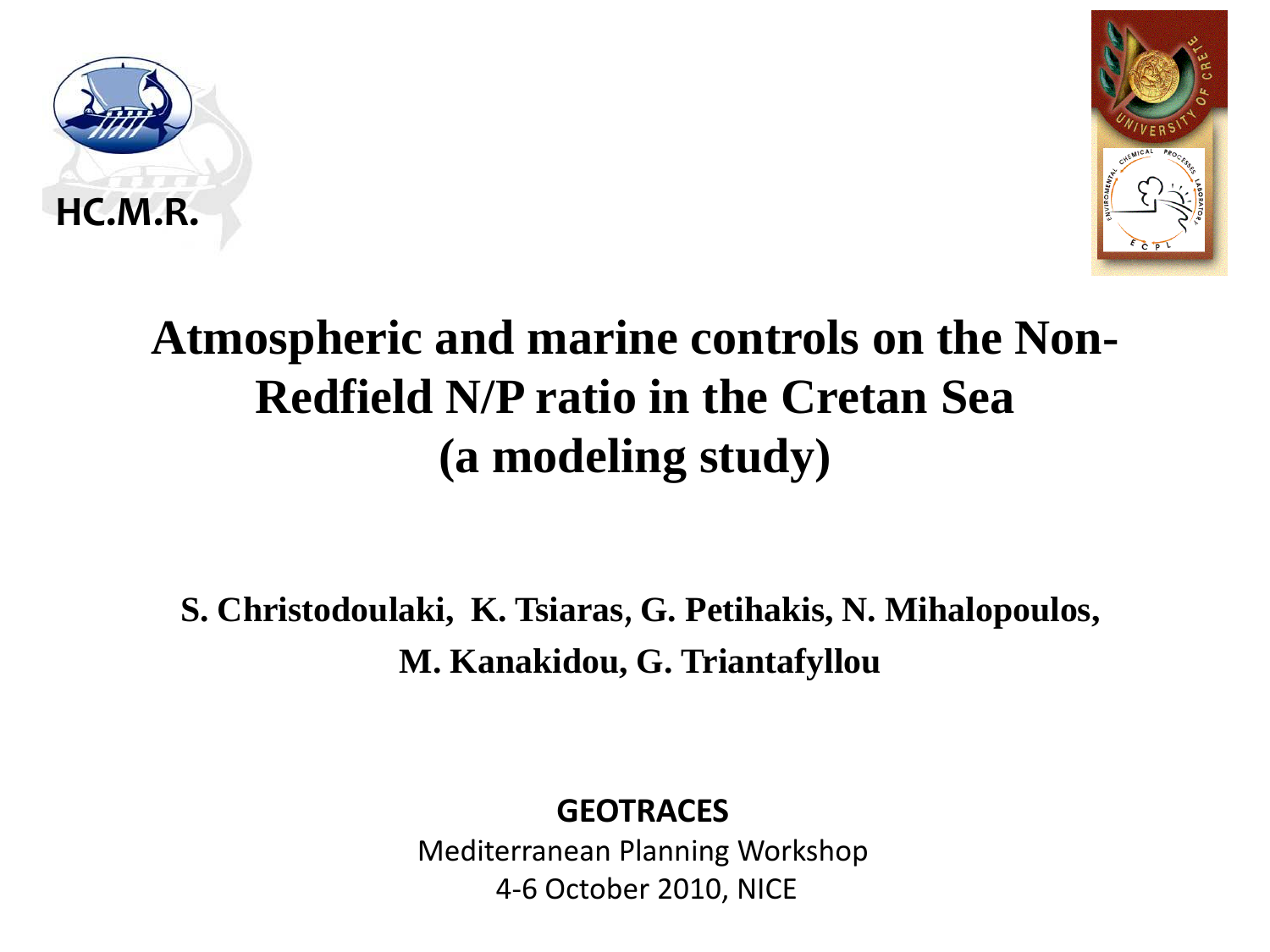# **OBJECTIVE**

- The impact of the atmospheric deposition of nutrients on the marine ecosystem and their role on the underlying biogeochemical and physical processes is investigated.
- *For this purpose atmospheric deposition measurements of nitrogen and phosphorous over the area have been coupled with sea water observations in a modelling system***.**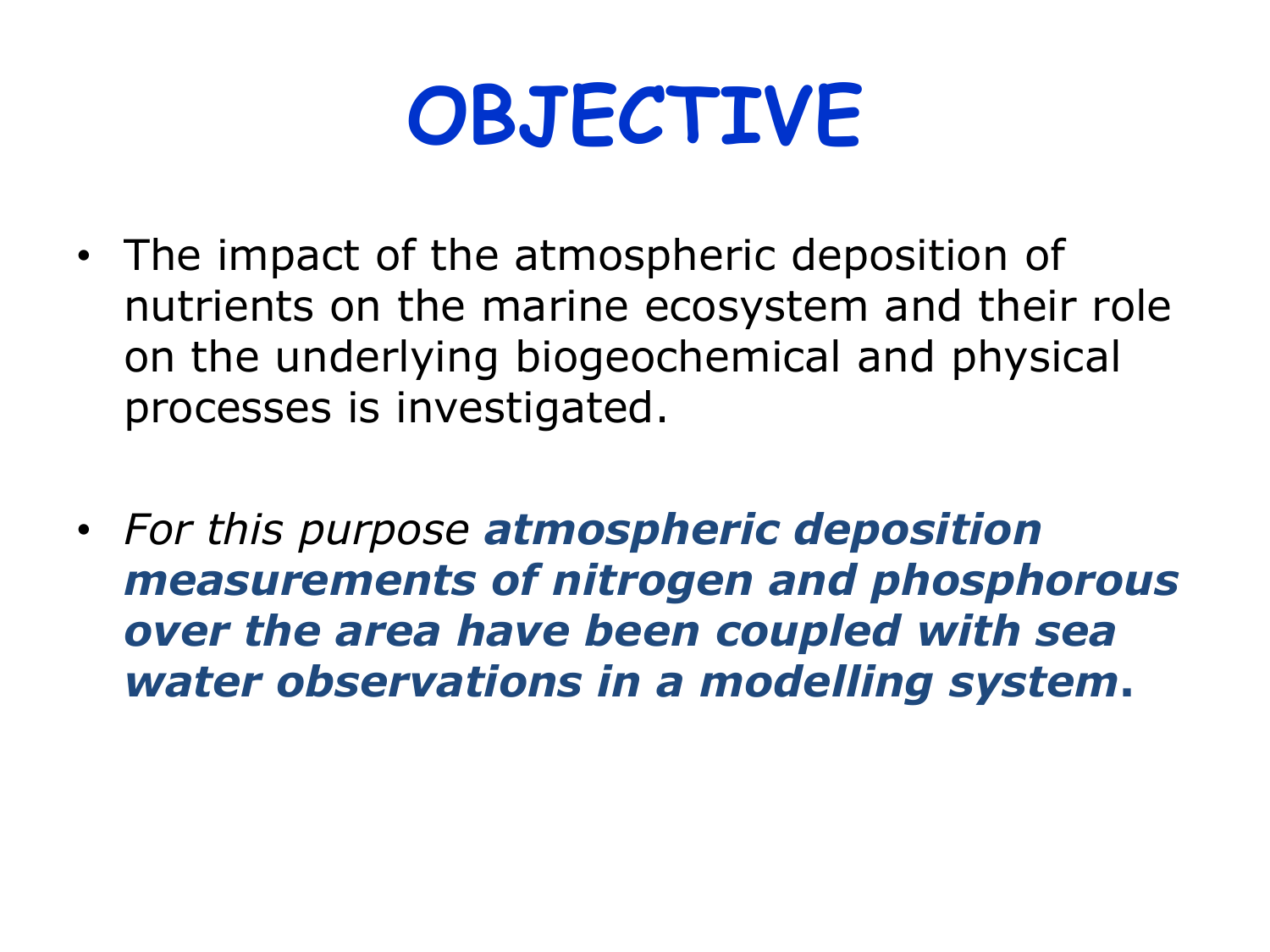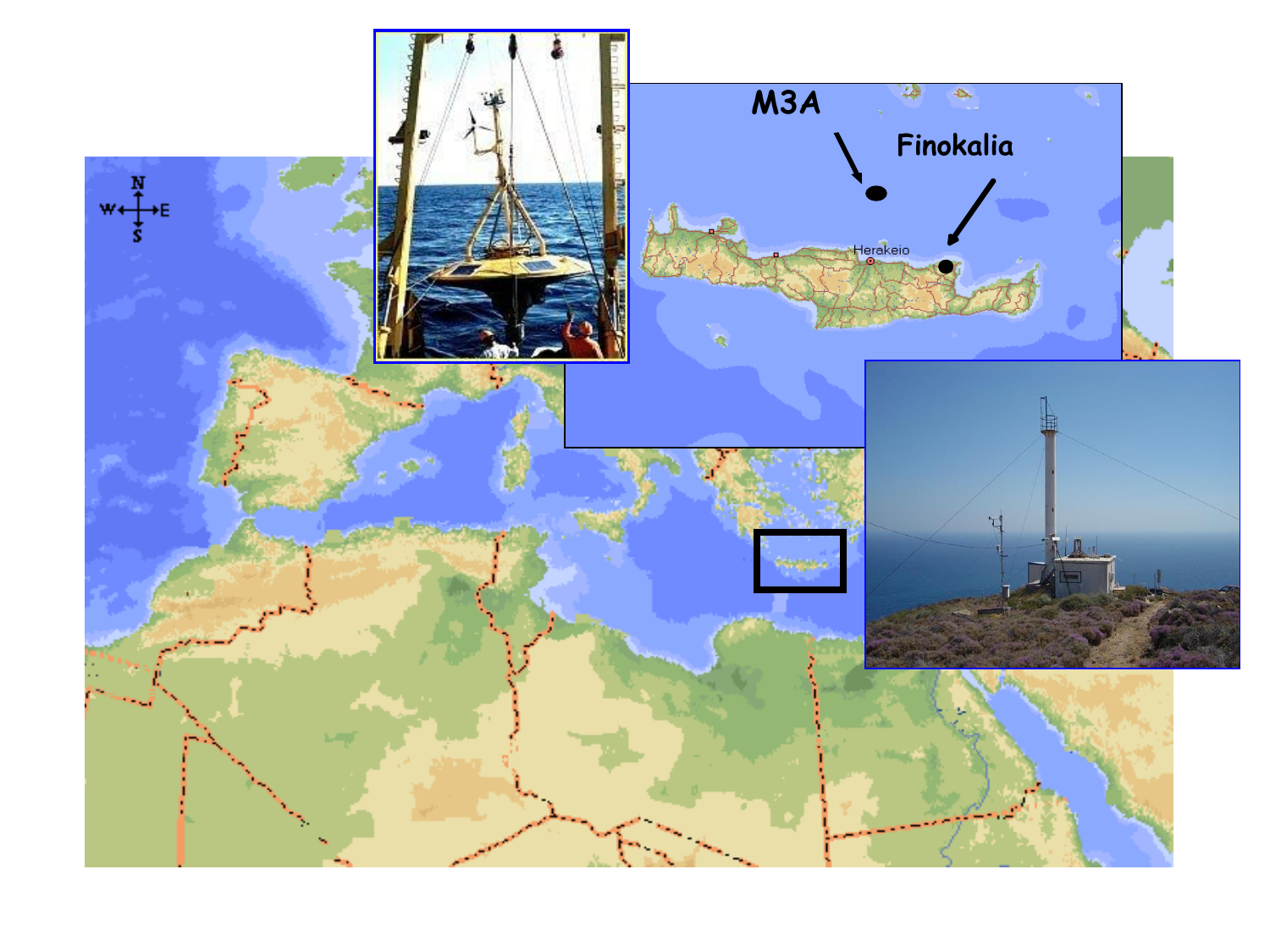#### *Operational, Dynamic, Fully Coupled, Modeling System (POSEIDON – www.poseidon.hcmr.gr)*

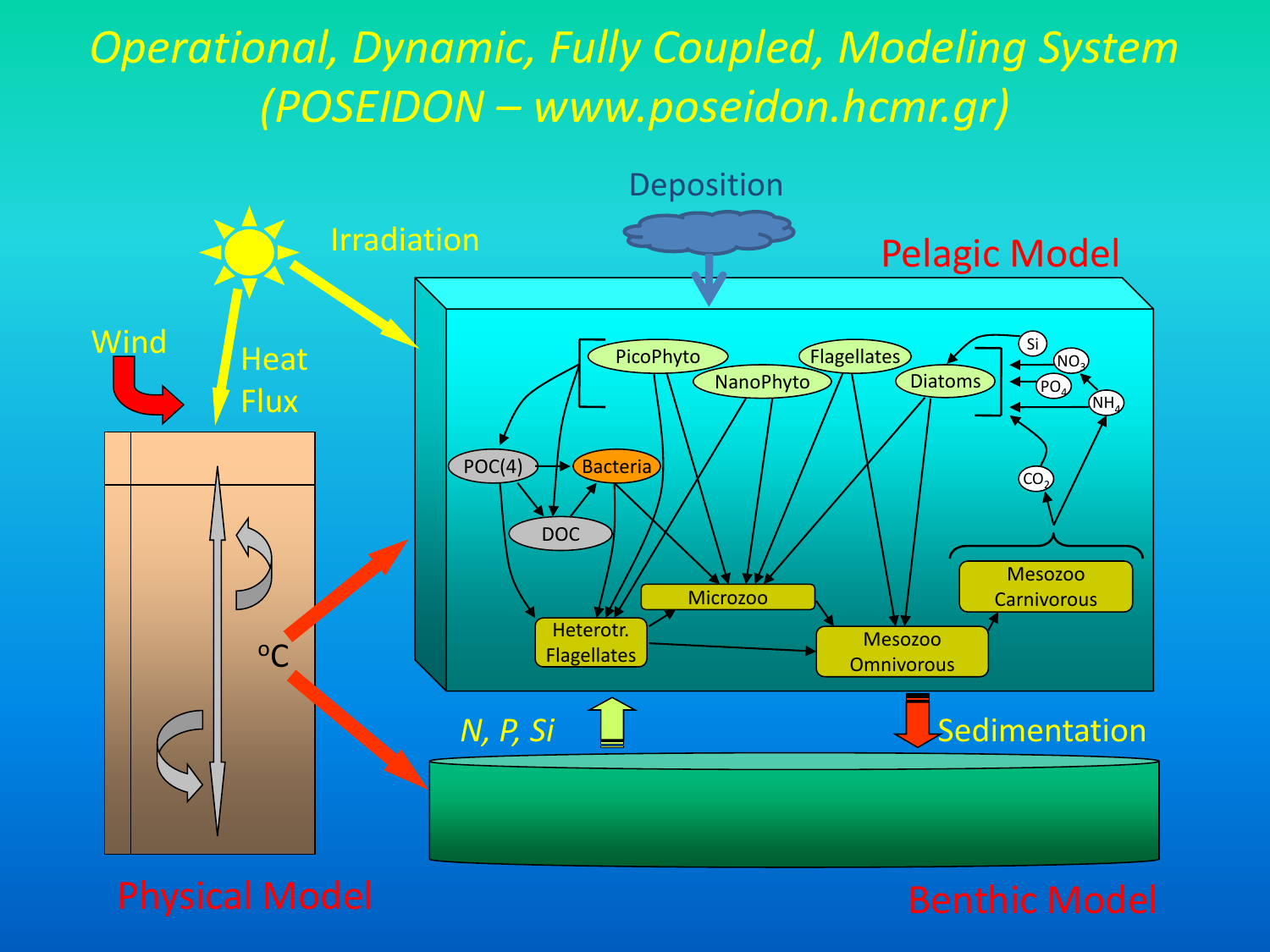Validation of the model clearly exhibits the importance of the mechanisms incorporated into the model.

 $\blacksquare$  Model results are very close to in-situ measurements.







Ammonia mmol/m<sup>3</sup>

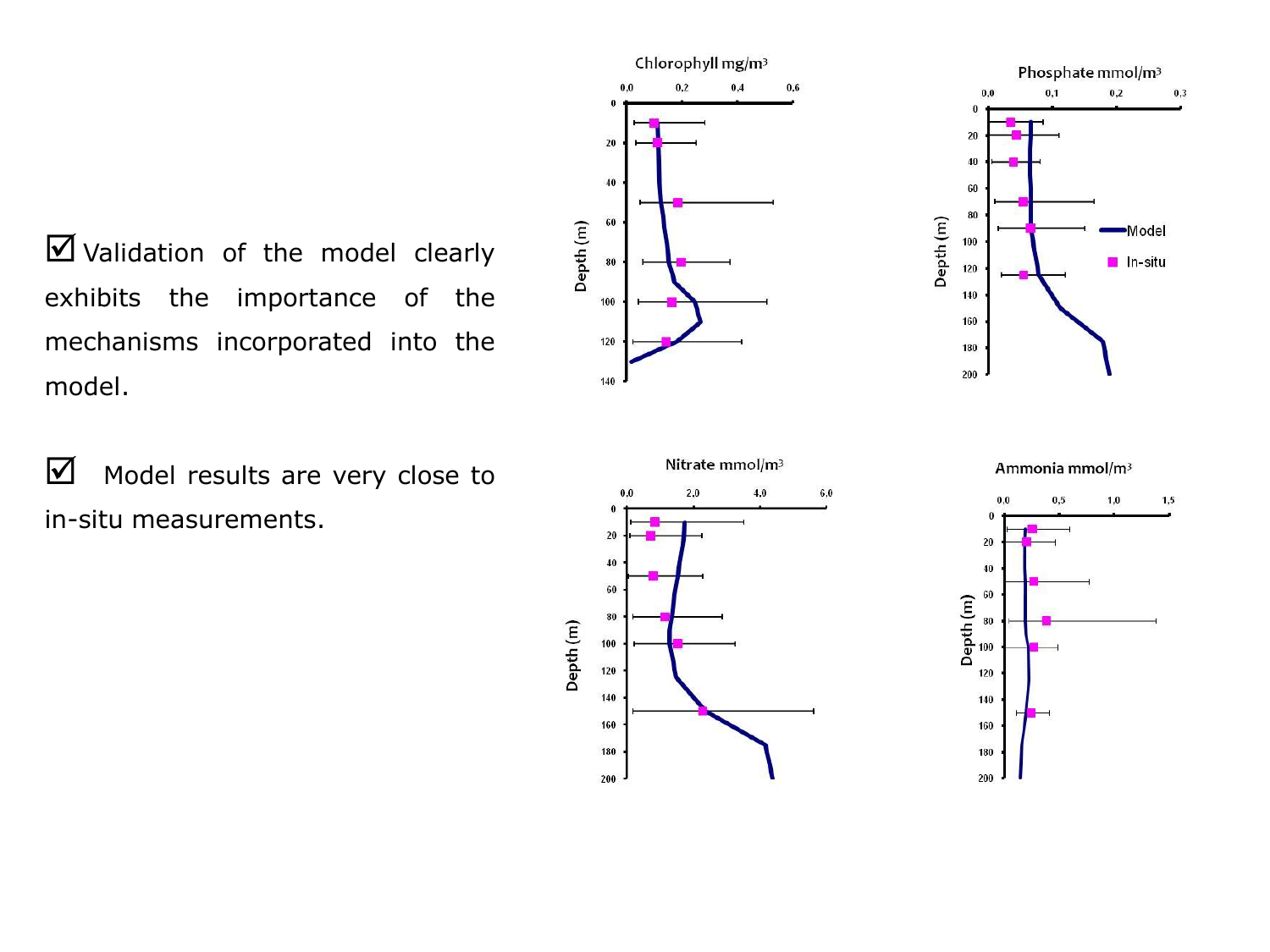$\boxtimes$  DIN/DIP ratio illustrates the stability of the simulations - values are similar to measured concentrations.



 $\blacksquare$  In the absence of the mechanisms the model shows a dramatic increase in the N/P ratio over a short time period.